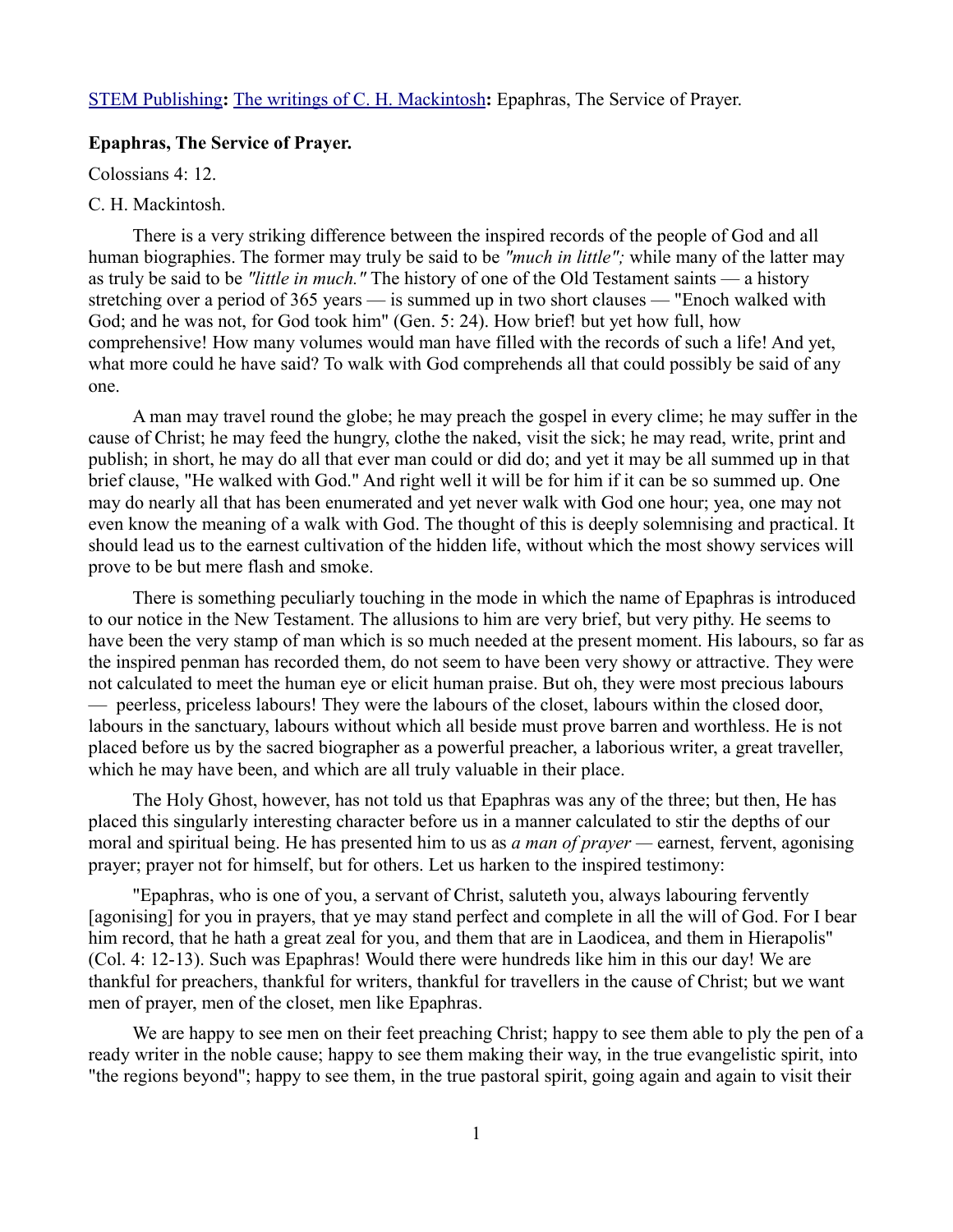brethren in every city. God forbid that we should undervalue or speak disparagingly of such honourable services; yea, we prize them more highly than words could convey.

But then, at the back of all we want a spirit of prayer — fervent, agonising, persevering prayer. Without this, nothing can prosper. A prayerless man is a sapless man. A prayerless preacher is a profitless preacher. A prayerless writer will send forth barren pages. A prayerless evangelist will do but little good. A prayerless pastor will have but little food for the flock. We want men of prayer, men like Epaphras, men whose closet walls witness their agonising labours. These are, unquestionably, the men for the present moment.

There are immense advantages attending the labours of the closet, advantages quite peculiar, advantages for those who engage in them, and advantages for those who are the subjects of them. They are quiet, unobtrusive labours. They are carried on in retirement, in the hallowed, soul-subduing solitude of the divine presence, outside the range of mortal vision.

How little would the Colossians have known of the loving, earnest labours of Epaphras had the Holy Ghost not mentioned them! It is possible that some of them might have deemed him deficient in zealous care on their behalf: it is probable that there were persons then, as there are those now, who would measure a man's care or sympathy by his visits or letters. This would be a false standard. They should see him on his knees to know the amount of his care and sympathy. A love of travel *might* take me from London to Edinburgh to visit the brethren. A love of scribbling might lead me to write letters by every mail. Naught save a love for souls, a love for Christ, could ever lead me to agonise as Epaphras did, on behalf of the people of God, "that they may stand perfect and complete in all the will of God."

Again, the precious labours of the closet demand no special gift, no peculiar talents, no preeminent mental endowments. Every Christian can engage in them. A man may not have the ability to preach, teach, write, or travel; but every man can pray. One sometimes hears of a *gift* of prayer. It is not a pleasant expression. It falls gratingly on the ear. It often means a mere fluent utterance of certain known truths which the memory retains and the lips give forth. This is poor work to be at. This was not the way with Epaphras. This is not what we want and long for. We want a real *spirit* of prayer. We want a spirit that enters into the present need of the Church, and bears that need in persevering, fervent, believing intercession before the throne of grace. This spirit may be exercised at all times, and under all circumstances. Morning, noon, eventide, or midnight will answer for the closet labourer.

The heart can spring upward to the throne in prayer and supplication at any time. Our Father's ear is ever open, His presence-chamber is ever accessible. Come when or with what we may, He is always ready to hear, ready to answer. He is the Hearer, the Answerer and the Lover of importunate prayer. He Himself has said, "Ask . . . Seek . . . Knock"; "Men ought *always* to pray, and not to faint"; "All things whatsoever ye shall ask in prayer, believing, ye shall receive"; "If any man lack wisdom, let him ask of God." These words are of universal application. They are intended for all God's children. The feeblest child of God can pray, can watch, can get an answer, and return thanks.

Furthermore, nothing is so calculated to give one a deep interest in people as the habit of praying constantly for them. Epaphras would be intensely interested in the Christians at Colosse, Laodicea, and Hierapolis. His interest made him pray, and his prayers made him interested. The more we are interested for any one, the more we shall pray for him; and the more we pray, the more interested we become. Whenever we are drawn out in prayer for people, we are sure to rejoice in their growth and prosperity. So, also, in reference to the unconverted. When we are led to wait on God about them, their conversion is looked for with the deepest anxiety, and hailed, when it comes, with unfeigned